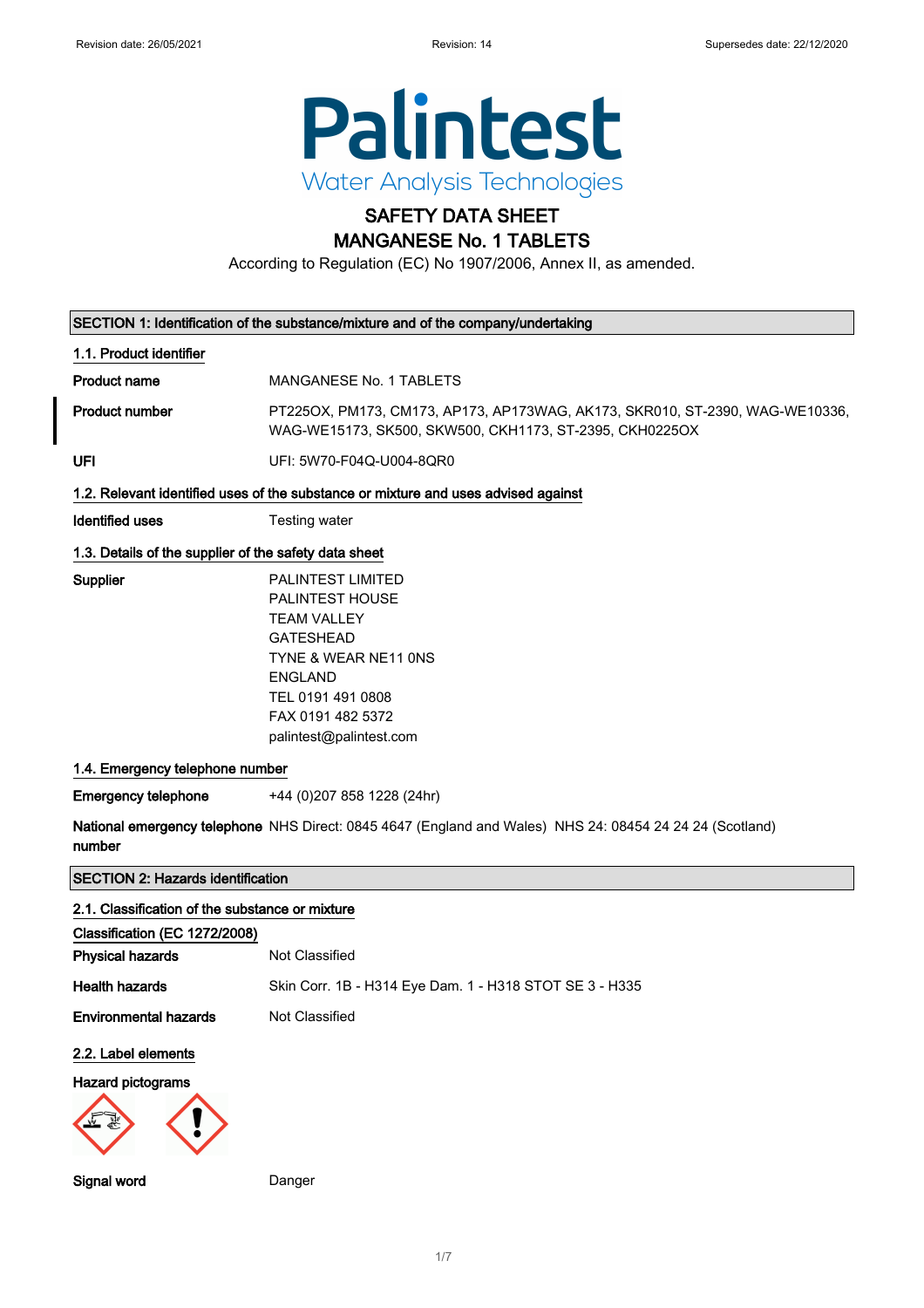| <b>Hazard statements</b>                  | H314 Causes severe skin burns and eye damage.<br>H335 May cause respiratory irritation.                                                                                                                                                                                                                                                                                                                                                                                                                                                                                                                                                                                                                        |
|-------------------------------------------|----------------------------------------------------------------------------------------------------------------------------------------------------------------------------------------------------------------------------------------------------------------------------------------------------------------------------------------------------------------------------------------------------------------------------------------------------------------------------------------------------------------------------------------------------------------------------------------------------------------------------------------------------------------------------------------------------------------|
| <b>Precautionary statements</b>           | P264 Wash contaminated skin thoroughly after handling.<br>P280 Wear protective gloves/ protective clothing/ eye protection/ face protection.<br>P301+P330+P331 IF SWALLOWED: Rinse mouth. Do NOT induce vomiting.<br>P303+P361+P353 IF ON SKIN (or hair): Take off immediately all contaminated clothing.<br>Rinse skin with water or shower.<br>P305+P351+P338 IF IN EYES: Rinse cautiously with water for several minutes. Remove<br>contact lenses, if present and easy to do. Continue rinsing.<br>P501 Dispose of contents/ container in accordance with local regulations.                                                                                                                               |
| Contains                                  | POTASSIUM HYDROGENSULPHATE                                                                                                                                                                                                                                                                                                                                                                                                                                                                                                                                                                                                                                                                                     |
| Supplementary precautionary<br>statements | P101 If medical advice is needed, have product container or label at hand.<br>P102 Keep out of reach of children.<br>P103 Read label before use.<br>P260 Do not breathe vapour/ spray.<br>P261 Avoid breathing vapour/ spray.<br>P271 Use only outdoors or in a well-ventilated area.<br>P304+P340 IF INHALED: Remove person to fresh air and keep comfortable for breathing.<br>P310 Immediately call a POISON CENTER/ doctor.<br>P312 Call a POISON CENTRE/doctor if you feel unwell.<br>P321 Specific treatment (see medical advice on this label).<br>P363 Wash contaminated clothing before reuse.<br>P403+P233 Store in a well-ventilated place. Keep container tightly closed.<br>P405 Store locked up. |

### 2.3. Other hazards

This product does not contain any substances classified as PBT or vPvB.

### SECTION 3: Composition/information on ingredients

| 3.2. Mixtures                                                                                                        |                      |                                |
|----------------------------------------------------------------------------------------------------------------------|----------------------|--------------------------------|
| POTASSIUM HYDROGENSULFATE                                                                                            |                      | 20-30%                         |
| CAS number: 7646-93-7                                                                                                | EC number: 231-594-1 | REACH registration number: N/A |
| <b>Classification</b><br>Skin Corr. 1B - H314<br>Eye Dam. 1 - H318<br>STOT SE 3 - H335                               |                      |                                |
| POTASSIUM TETRAOXOIODATE(VII)                                                                                        |                      | 3.1%                           |
| CAS number: 7790-21-8                                                                                                | EC number: 232-196-0 | REACH registration number: N/A |
| <b>Classification</b><br>Ox. Sol. 2 - H272<br>Skin Irrit. 2 - H315<br>Eye Irrit. 2 - H319<br><b>STOT SE 3 - H335</b> |                      |                                |

The Full Text for all R-Phrases and Hazard Statements are Displayed in Section 16.

### SECTION 4: First aid measures

### 4.1. Description of first aid measures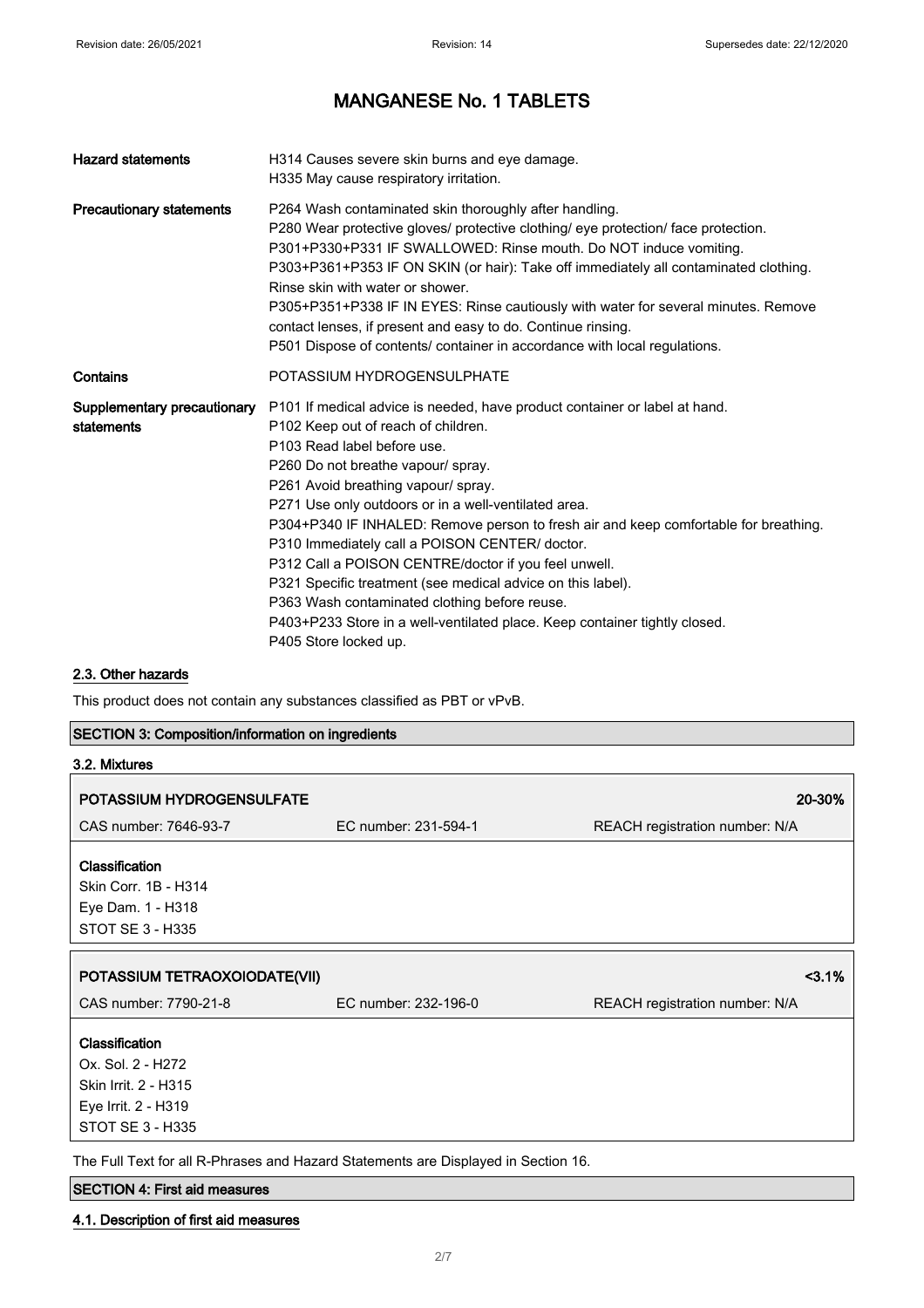| Inhalation                                                 | Unlikely route of exposure as the product does not contain volatile substances.                                                                                                                                                                                               |
|------------------------------------------------------------|-------------------------------------------------------------------------------------------------------------------------------------------------------------------------------------------------------------------------------------------------------------------------------|
| Ingestion                                                  | Rinse mouth thoroughly with water. Never give anything by mouth to an unconscious person.<br>Get medical attention.                                                                                                                                                           |
| <b>Skin contact</b>                                        | Wash skin thoroughly with soap and water. Get medical attention promptly if symptoms occur<br>after washing.                                                                                                                                                                  |
| Eye contact                                                | Rinse immediately with plenty of water. Remove any contact lenses and open eyelids wide<br>apart. Continue to rinse for at least 15 minutes. Get medical attention if irritation persists after<br>washing. Show this Safety Data Sheet to the medical personnel.             |
|                                                            | 4.2. Most important symptoms and effects, both acute and delayed                                                                                                                                                                                                              |
| Inhalation                                                 | This is unlikely to occur but symptoms similar to those of ingestion may develop.                                                                                                                                                                                             |
| Ingestion                                                  | May cause chemical burns in mouth and throat. May cause stomach pain or vomiting.                                                                                                                                                                                             |
| Skin contact                                               | Burns can occur.                                                                                                                                                                                                                                                              |
| Eye contact                                                | May cause blurred vision and serious eye damage.                                                                                                                                                                                                                              |
|                                                            | 4.3. Indication of any immediate medical attention and special treatment needed                                                                                                                                                                                               |
| Notes for the doctor                                       | Treat symptomatically.                                                                                                                                                                                                                                                        |
| <b>SECTION 5: Firefighting measures</b>                    |                                                                                                                                                                                                                                                                               |
| 5.1. Extinguishing media                                   |                                                                                                                                                                                                                                                                               |
| Suitable extinguishing media                               | Use fire-extinguishing media suitable for the surrounding fire.                                                                                                                                                                                                               |
| 5.2. Special hazards arising from the substance or mixture |                                                                                                                                                                                                                                                                               |
| <b>Hazardous combustion</b><br>products                    | No known hazardous decomposition products.                                                                                                                                                                                                                                    |
| 5.3. Advice for firefighters                               |                                                                                                                                                                                                                                                                               |
| Protective actions during<br>firefighting                  | No specific firefighting precautions known.                                                                                                                                                                                                                                   |
| <b>SECTION 6: Accidental release measures</b>              |                                                                                                                                                                                                                                                                               |
|                                                            | 6.1. Personal precautions, protective equipment and emergency procedures                                                                                                                                                                                                      |
| <b>Personal precautions</b>                                | Wear protective clothing as described in Section 8 of this safety data sheet.                                                                                                                                                                                                 |
| 6.2. Environmental precautions                             |                                                                                                                                                                                                                                                                               |
| <b>Environmental precautions</b>                           | Not considered to be a significant hazard due to the small quantities used. However, large or<br>frequent spills may have hazardous effects on the environment.                                                                                                               |
| 6.3. Methods and material for containment and cleaning up  |                                                                                                                                                                                                                                                                               |
| Methods for cleaning up                                    | Wear suitable protective equipment, including gloves, goggles/face shield, respirator, boots,<br>clothing or apron, as appropriate. Stop leak if possible without risk. DO NOT touch spilled<br>material! Absorb in vermiculite, dry sand or earth and place into containers. |
| 6.4. Reference to other sections                           |                                                                                                                                                                                                                                                                               |
| Reference to other sections                                | Wear protective clothing as described in Section 8 of this safety data sheet.                                                                                                                                                                                                 |
| <b>SECTION 7: Handling and storage</b>                     |                                                                                                                                                                                                                                                                               |
| 7.1. Precautions for safe handling                         |                                                                                                                                                                                                                                                                               |

Usage precautions Good personal hygiene procedures should be implemented.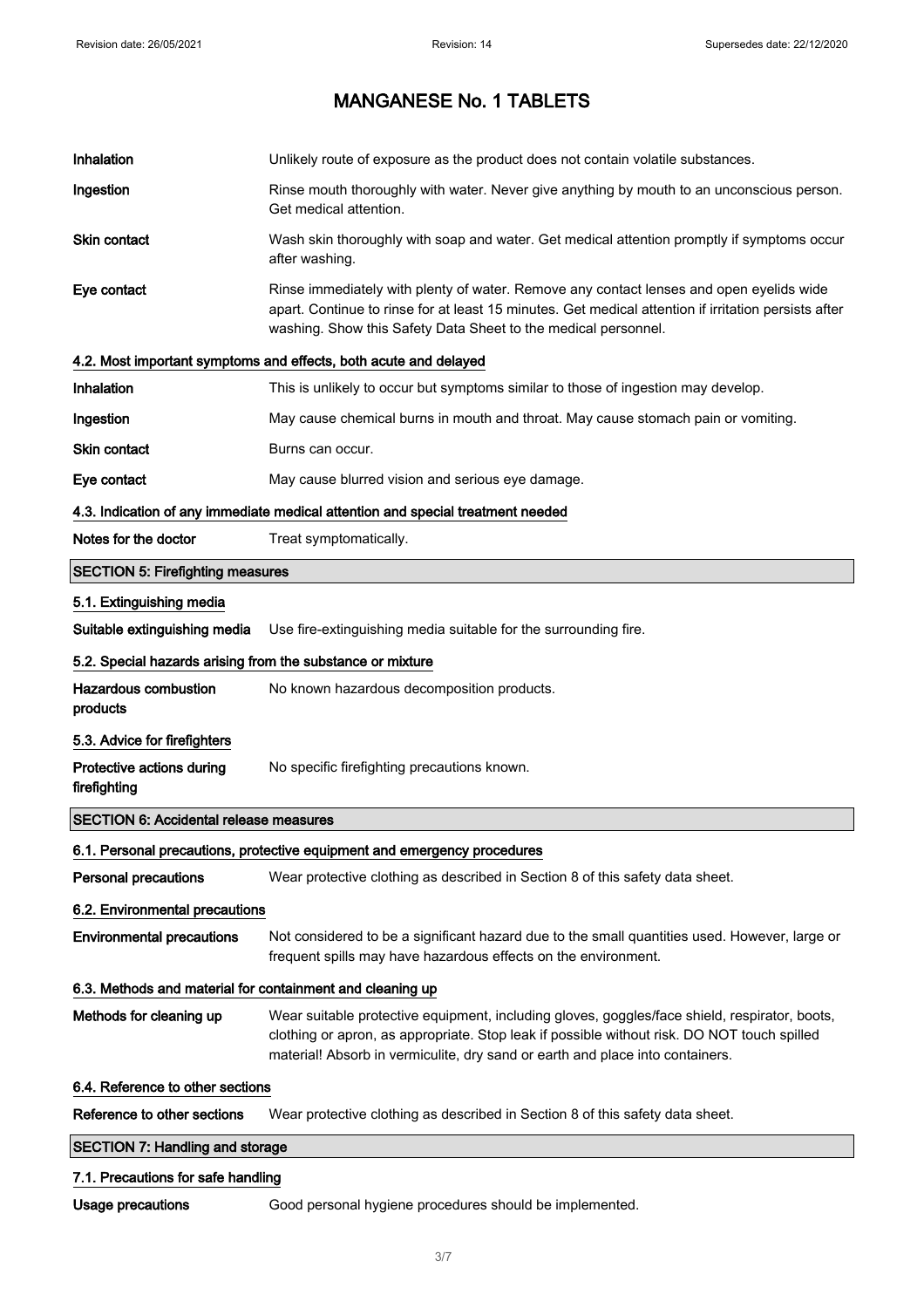|                                                            | 7.2. Conditions for safe storage, including any incompatibilities                                                                                                                       |  |
|------------------------------------------------------------|-----------------------------------------------------------------------------------------------------------------------------------------------------------------------------------------|--|
| <b>Storage precautions</b>                                 | Store in tightly-closed, original container in a dry and cool place. Keep separate from food,<br>feedstuffs, fertilisers and other sensitive material.                                  |  |
| 7.3. Specific end use(s)                                   |                                                                                                                                                                                         |  |
| Specific end use(s)                                        | The identified uses for this product are detailed in Section 1.2.                                                                                                                       |  |
| <b>SECTION 8: Exposure controls/Personal protection</b>    |                                                                                                                                                                                         |  |
| 8.1. Control parameters                                    |                                                                                                                                                                                         |  |
| Ingredient comments                                        | No exposure limits known for ingredient(s).                                                                                                                                             |  |
| 8.2. Exposure controls                                     |                                                                                                                                                                                         |  |
| Protective equipment                                       |                                                                                                                                                                                         |  |
|                                                            |                                                                                                                                                                                         |  |
| Eye/face protection                                        | Eyewear complying with an approved standard should be worn if a risk assessment indicates<br>eye contact is possible. The following protection should be worn: Chemical splash goggles. |  |
| Hand protection                                            | It is recommended that chemical-resistant, impervious gloves are worn. Wear protective<br>gloves made of the following material: Nitrile rubber.                                        |  |
| Hygiene measures                                           | No specific hygiene procedures recommended but good personal hygiene practices should<br>always be observed when working with chemical products.                                        |  |
| <b>Respiratory protection</b>                              | No specific recommendations. Respiratory protection may be required if excessive airborne<br>contamination occurs.                                                                      |  |
| <b>SECTION 9: Physical and chemical properties</b>         |                                                                                                                                                                                         |  |
| 9.1. Information on basic physical and chemical properties |                                                                                                                                                                                         |  |
| Appearance                                                 | Solid                                                                                                                                                                                   |  |
| Colour                                                     | White.                                                                                                                                                                                  |  |
| Odour                                                      | Odourless                                                                                                                                                                               |  |
| Solubility(ies)                                            | Soluble in water.                                                                                                                                                                       |  |
| 9.2. Other information                                     |                                                                                                                                                                                         |  |
| Other information                                          | No data available.                                                                                                                                                                      |  |
| <b>SECTION 10: Stability and reactivity</b>                |                                                                                                                                                                                         |  |
| 10.1. Reactivity                                           |                                                                                                                                                                                         |  |
| Reactivity                                                 | There are no known reactivity hazards associated with this product.                                                                                                                     |  |
| 10.2. Chemical stability                                   |                                                                                                                                                                                         |  |
| <b>Stability</b>                                           | Stable under the prescribed storage conditions.                                                                                                                                         |  |
| 10.3. Possibility of hazardous reactions                   |                                                                                                                                                                                         |  |
| Possibility of hazardous<br>reactions                      | Not known.                                                                                                                                                                              |  |
|                                                            |                                                                                                                                                                                         |  |
| 10.4. Conditions to avoid                                  |                                                                                                                                                                                         |  |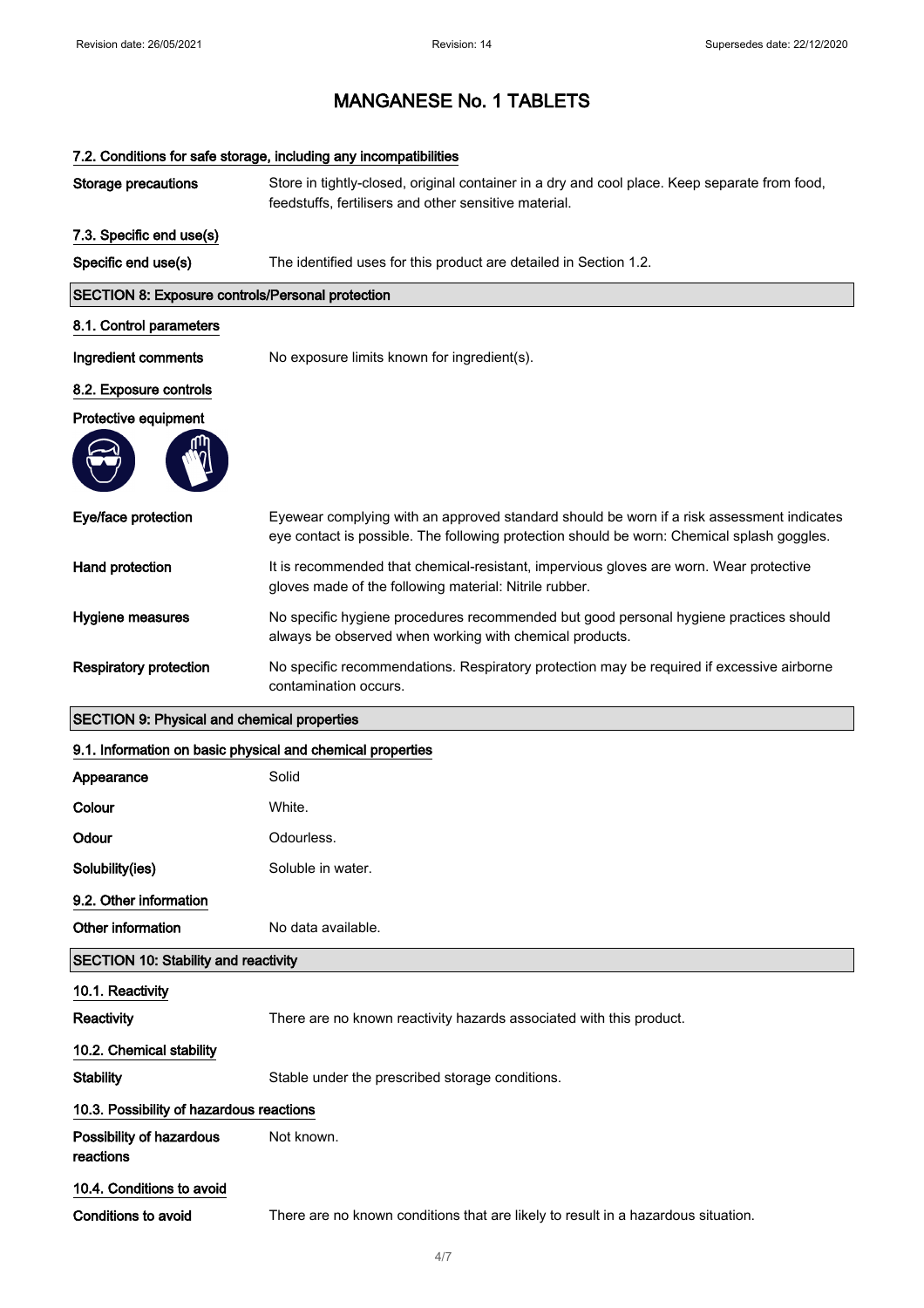#### 10.5. Incompatible materials

Materials to avoid No specific material or group of materials is likely to react with the product to produce a hazardous situation.

#### 10.6. Hazardous decomposition products

Hazardous decomposition products Heating may generate the following products: Toxic and corrosive gases or vapours.

### SECTION 11: Toxicological information

| 11.1. Information on toxicological effects |                                                                                                                                                                 |
|--------------------------------------------|-----------------------------------------------------------------------------------------------------------------------------------------------------------------|
| <b>Toxicological effects</b>               | No data available.                                                                                                                                              |
| Other health effects                       | Causes severe skin burns and eye damage. May cause respiratory irritation.                                                                                      |
| Acute toxicity - oral                      |                                                                                                                                                                 |
| Summary                                    | No data available.                                                                                                                                              |
| Acute toxicity - dermal                    |                                                                                                                                                                 |
| <b>Summary</b>                             | Causes severe skin burns and eye damage.                                                                                                                        |
| Acute toxicity - inhalation                |                                                                                                                                                                 |
| Summary                                    | May cause respiratory irritation.                                                                                                                               |
| Skin corrosion/irritation                  |                                                                                                                                                                 |
| Summary                                    | Causes severe skin burns and eye damage.                                                                                                                        |
| Serious eye damage/irritation              |                                                                                                                                                                 |
| Summary                                    | Causes severe skin burns and eye damage.                                                                                                                        |
|                                            |                                                                                                                                                                 |
| Inhalation                                 | May cause respiratory irritation.                                                                                                                               |
| Skin contact                               | Causes severe skin burns and eye damage.                                                                                                                        |
|                                            |                                                                                                                                                                 |
| Eye contact                                | Causes severe skin burns and eye damage.                                                                                                                        |
| <b>SECTION 12: Ecological information</b>  |                                                                                                                                                                 |
| Ecotoxicity                                | Not considered to be a significant hazard due to the small quantities used. However, large or<br>frequent spills may have hazardous effects on the environment. |
| 12.1. Toxicity                             |                                                                                                                                                                 |
| <b>Toxicity</b>                            | No data available.                                                                                                                                              |
| 12.2. Persistence and degradability        |                                                                                                                                                                 |
|                                            | Persistence and degradability There are no data on the degradability of this product.                                                                           |
| 12.3. Bioaccumulative potential            |                                                                                                                                                                 |
| <b>Bioaccumulative potential</b>           | No data available on bioaccumulation.                                                                                                                           |
| 12.4. Mobility in soil                     |                                                                                                                                                                 |
| <b>Mobility</b>                            | The product is soluble in water.                                                                                                                                |
| 12.5. Results of PBT and vPvB assessment   |                                                                                                                                                                 |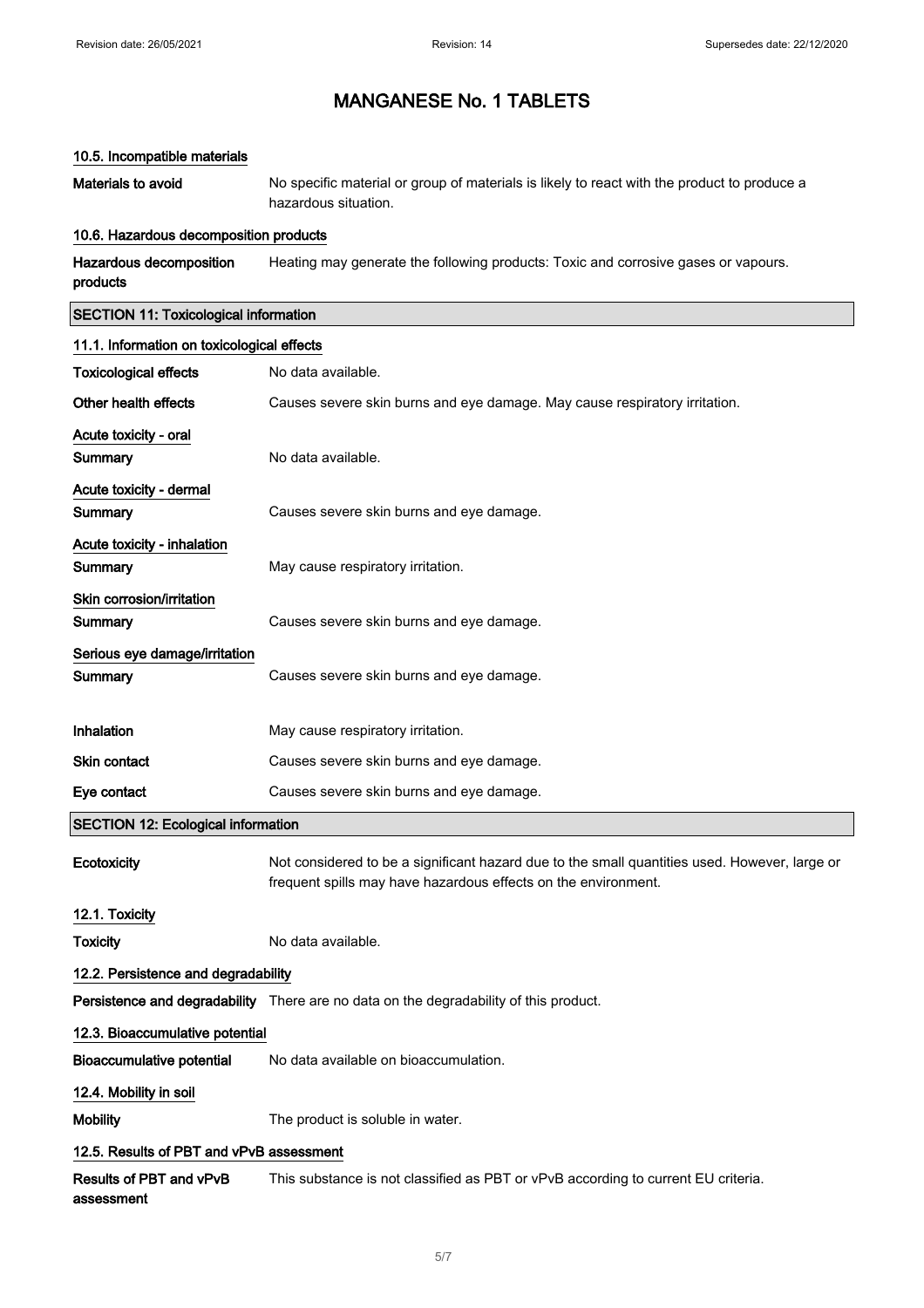| 12.6. Other adverse effects                |                                                                                                                                                                      |
|--------------------------------------------|----------------------------------------------------------------------------------------------------------------------------------------------------------------------|
| Other adverse effects                      | No data available.                                                                                                                                                   |
| <b>SECTION 13: Disposal considerations</b> |                                                                                                                                                                      |
| 13.1. Waste treatment methods              |                                                                                                                                                                      |
| Disposal methods                           | Dispose of waste to licensed waste disposal site in accordance with the requirements of the<br>local Waste Disposal Authority.                                       |
| <b>SECTION 14: Transport information</b>   |                                                                                                                                                                      |
| Road transport notes                       | The product is not classified as packaged as per ADR section 3.5.1.4                                                                                                 |
| Sea transport notes                        | The product is not classified as packaged as per IMDG section 3.5.1.4                                                                                                |
| Air transport notes                        | The product is not subject to the requirements of IATA as packaged based upon "De Minimis<br>Quantities" as per IATA Dangerous Goods Regulations subsection 2.6.10.1 |
| 14.1. UN number                            |                                                                                                                                                                      |
| UN No. (ADR/RID)                           | 2509                                                                                                                                                                 |
| UN No. (IMDG)                              | 2509                                                                                                                                                                 |
| UN No. (ICAO)                              | 2509                                                                                                                                                                 |
| 14.2. UN proper shipping name              |                                                                                                                                                                      |
| Proper shipping name<br>(ADR/RID)          | POTASSIUM HYDROGEN SULPHATE                                                                                                                                          |
|                                            | Proper shipping name (IMDG) POTASSIUM HYDROGEN SULPHATE                                                                                                              |
| Proper shipping name (ICAO)                | POTASSIUM HYDROGEN SULPHATE                                                                                                                                          |
| Proper shipping name (ADN)                 | POTASSIUM HYDROGEN SULPHATE                                                                                                                                          |
| 14.3. Transport hazard class(es)           |                                                                                                                                                                      |
| <b>ADR/RID class</b>                       | 8                                                                                                                                                                    |
| <b>ADR/RID label</b>                       | 8                                                                                                                                                                    |
| <b>IMDG class</b>                          | 8                                                                                                                                                                    |
| ICAO class/division                        | 8                                                                                                                                                                    |
| <b>Transport labels</b>                    |                                                                                                                                                                      |
|                                            |                                                                                                                                                                      |
| 14.4. Packing group                        |                                                                                                                                                                      |
| ADR/RID packing group                      | Ш                                                                                                                                                                    |
| <b>IMDG packing group</b>                  | Ш                                                                                                                                                                    |
| ICAO packing group                         | $\mathbf{H}$                                                                                                                                                         |
| 14.5. Environmental hazards                |                                                                                                                                                                      |

Environmentally hazardous substance/marine pollutant No.

### 14.6. Special precautions for user